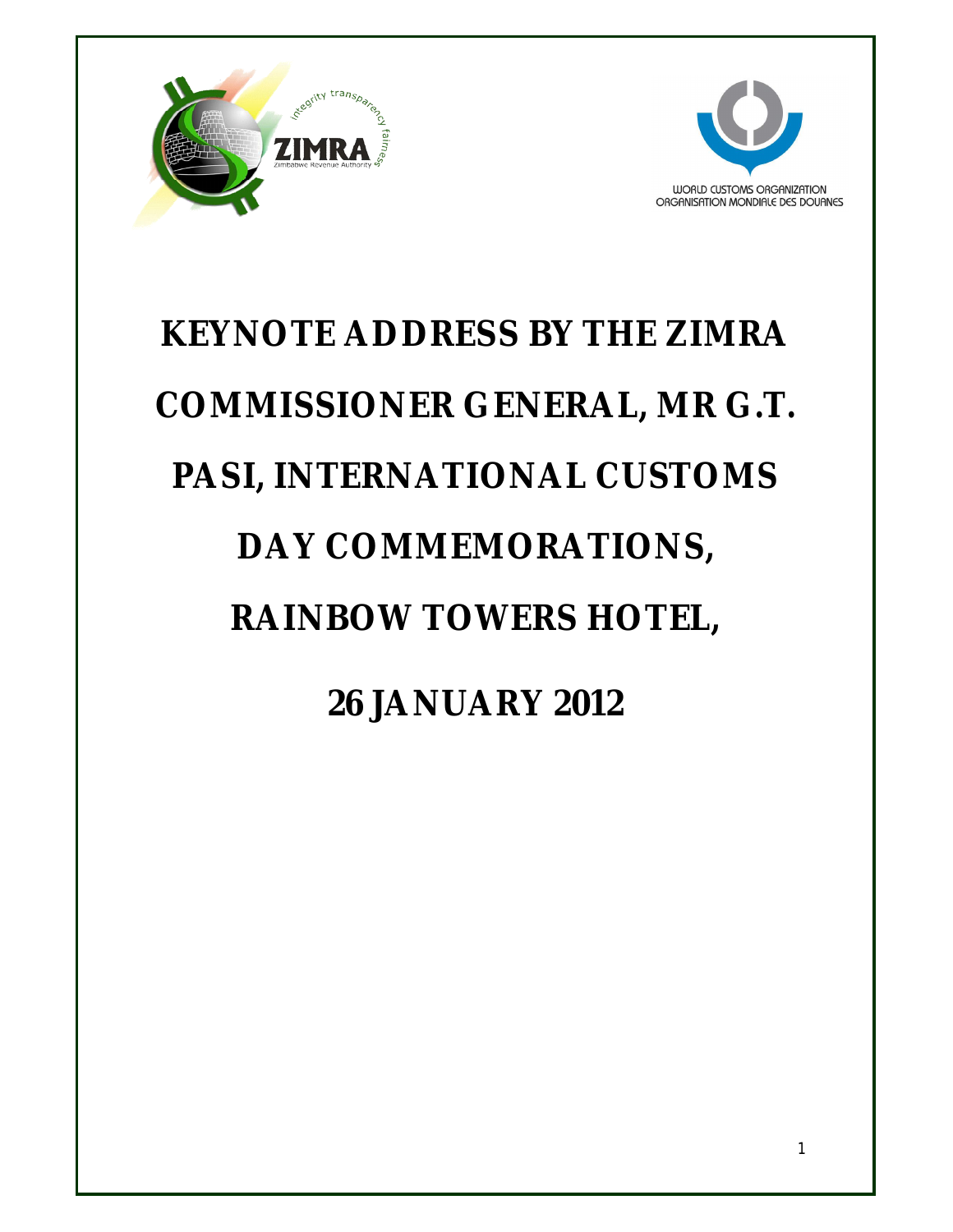Director of Ceremonies;

Government officials here present;

ZIMRA Board Chairman, Mr S. Moyo;

ZIMRA Board Vice Chairperson, Mrs N.M. Abu Basutu;

ZIMRA Board Members here present;

Captains of industry;

Transporters, shipping and forwarding agencies and associations here present;

I acknowledge the presence of the following:

- Mr E. Mutonhodza, Indigenous Shipping Freight Agency Association of Zimbabwe
- Mr L. Robey, Transport Operators Association of Zimbabwe
- Mr J. Musariri, Shipping and Freight Forwarders Association of Zimbabwe (SFAAZ)
- Mr P. Gukwe SFAAZ Board Chairman

Our valued stakeholders and clients;

Members of the Media Fraternity;

ZIMRA Management and Staff;

Distinguished Guests;

Ladies and Gentlemen;

# **A very good morning to you all!**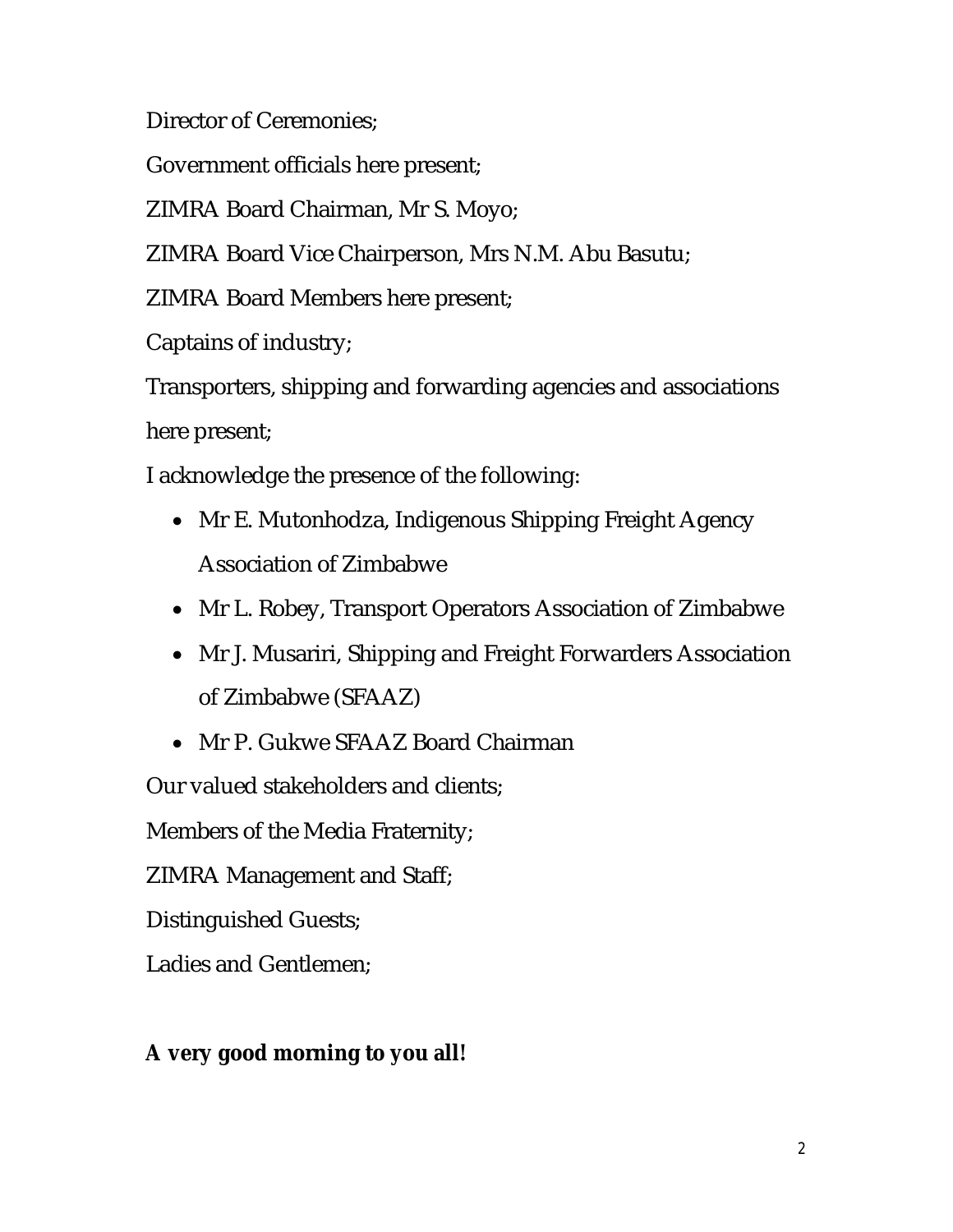#### **Introduction**

- ❖ I warmly welcome you to this very important day to commemorate International Customs Day under the theme, *"Borders Divide, Customs Connects".*
- ❖ As you have heard from the World Customs Organisation Secretary General's message, today we are launching the Year of Connectivity, which coincides with the WCO's 60<sup>th</sup> anniversary.
- To use Mr Mikuriya's words, "Connectivity encompasses people-topeople, institutional and information linkages that underpin and facilitate the achievement of Customs' main goals."
- $\cdot$  I am, therefore, honoured to deliver this keynote address at a time we, as a country, are making strides in our participation in regional integration initiatives.

*Distinguished Guests,*

*Ladies and Gentlemen,*

- ❖ Customs-to-Business partnerships are also becoming the underlying factor in the development of most economies, Zimbabwe included.
- This year's theme, Ladies and Gentlemen, implores us as ZIMRA to "connect" with our clients, transporters, cross-border traders, clearing agents, forwarding agents, tourists and the general traveller, among others*.*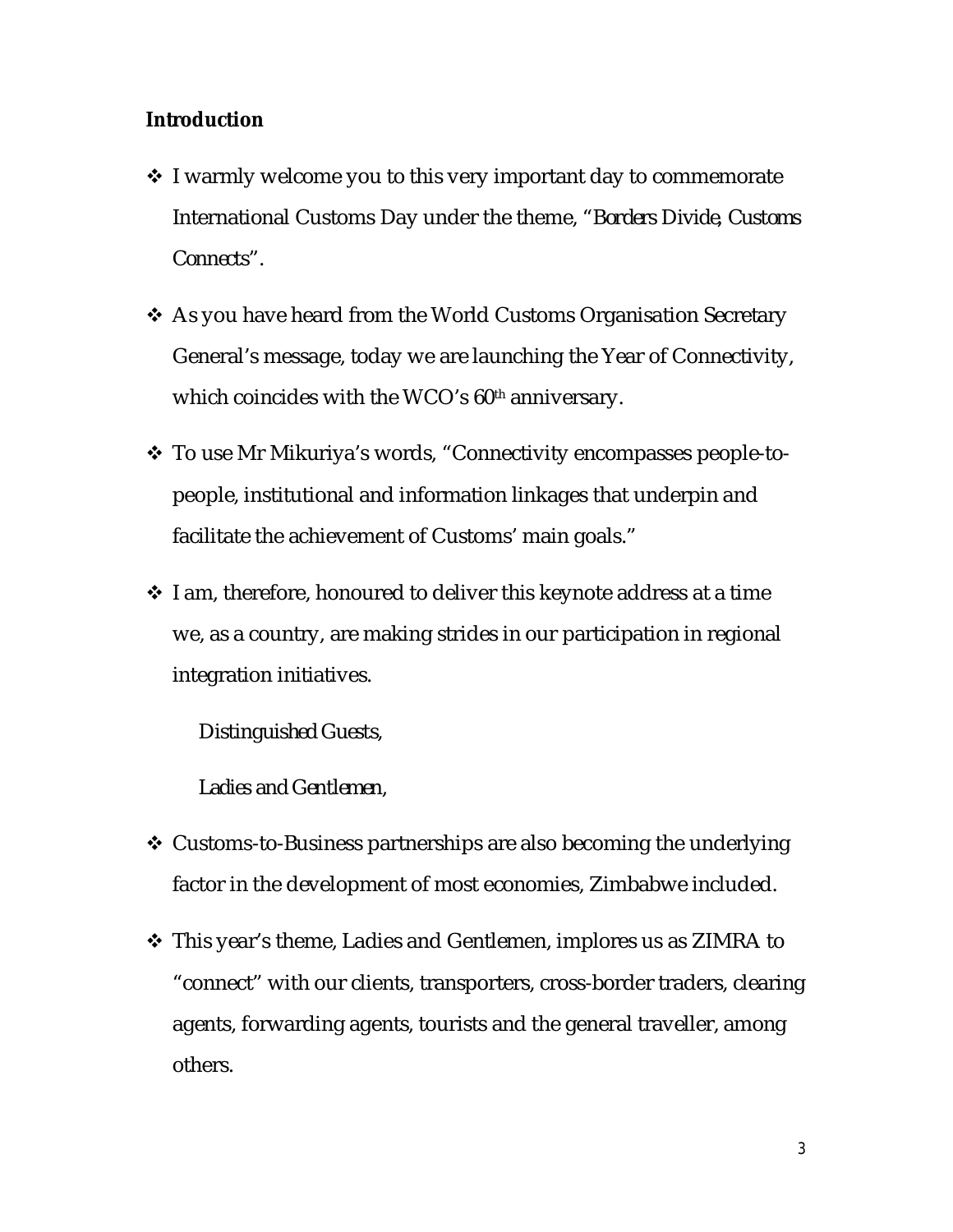*Connectivity! Connectivity! Connectivity!*

#### **International Customs Day**

- ❖ As you may be aware, each year all members of the World Customs Organisation celebrate International Customs Day on 26 January.
- ❖ It is a day the Customs fraternity reflects on its important national and international functions and the symbiotic relationships among various players.
- ❖ This day gives us an opportunity to honour our unique and important position in the facilitation of trade and travel.
- $\cdot$  It is, indeed, a privilege that Zimbabwe is one of the 177 members of such a prestigious international body, the WCO, which focuses on enhancing the effectiveness and efficiency of Customs administrations.
- ❖ As you are aware, Customs administrations face many challenges which include:
	- $\downarrow$  globalisation of business and trade;
	- $\frac{1}{\sqrt{2}}$  intellectual property rights issues,
	- $\triangleq$  environmental protection issues, and
	- $\div$  complex cyber space transactions, among others.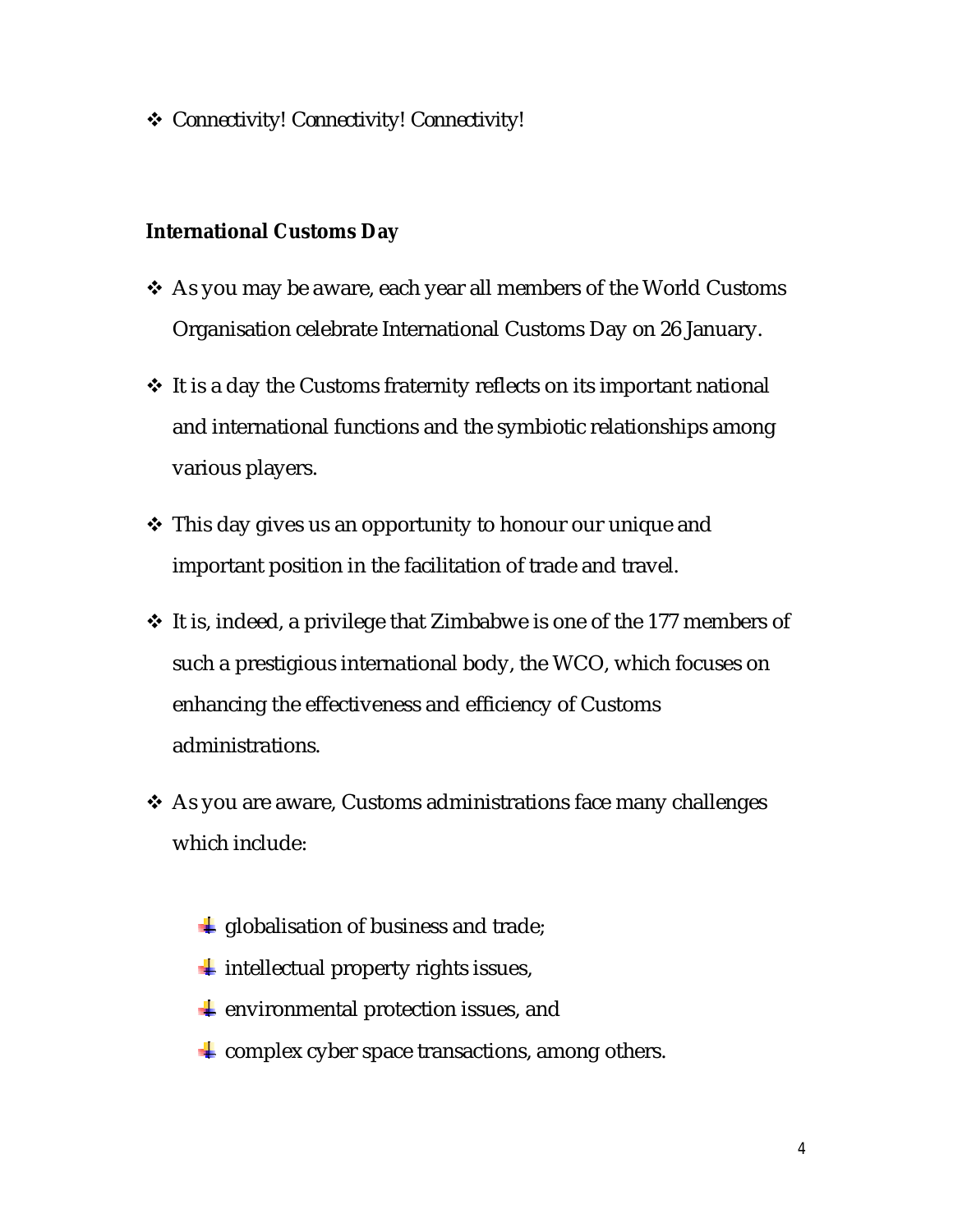- $\cdot$  In spite of these challenges, Customs must still perform its traditional role of revenue collection and trade facilitation for Governments, efficiently and effectively.
- Customs must ease border congestion, ensure smooth movement of both human and vehicle traffic and protect citizens from dangerous and harmful products, among other roles.
- $\cdot$  What it, therefore, calls for are efficient systems underpinned by unity of purpose and constant dialogue to resolve any impediments to trade and travel.

#### **The theme:** "**Borders Divide, Customs Connects**"

- Zimbabwe is a landlocked country which shares borders with several countries like South Africa, Mozambique, Zambia and Botswana.
- These borders divide countries and act as frontiers between any two countries.
- In as much as these borders divide, Customs comes in to provide the interlinking capabilities by ironically connecting the same countries that are divided.
- $\cdot$  It is quite an arduous task but it has to be done.
- Not only does this year's theme reflect our international priorities as echoed in the WCO's SAFE Framework of Standards in both the first and second pillars - the Customs-to-Customs and the Customs-to-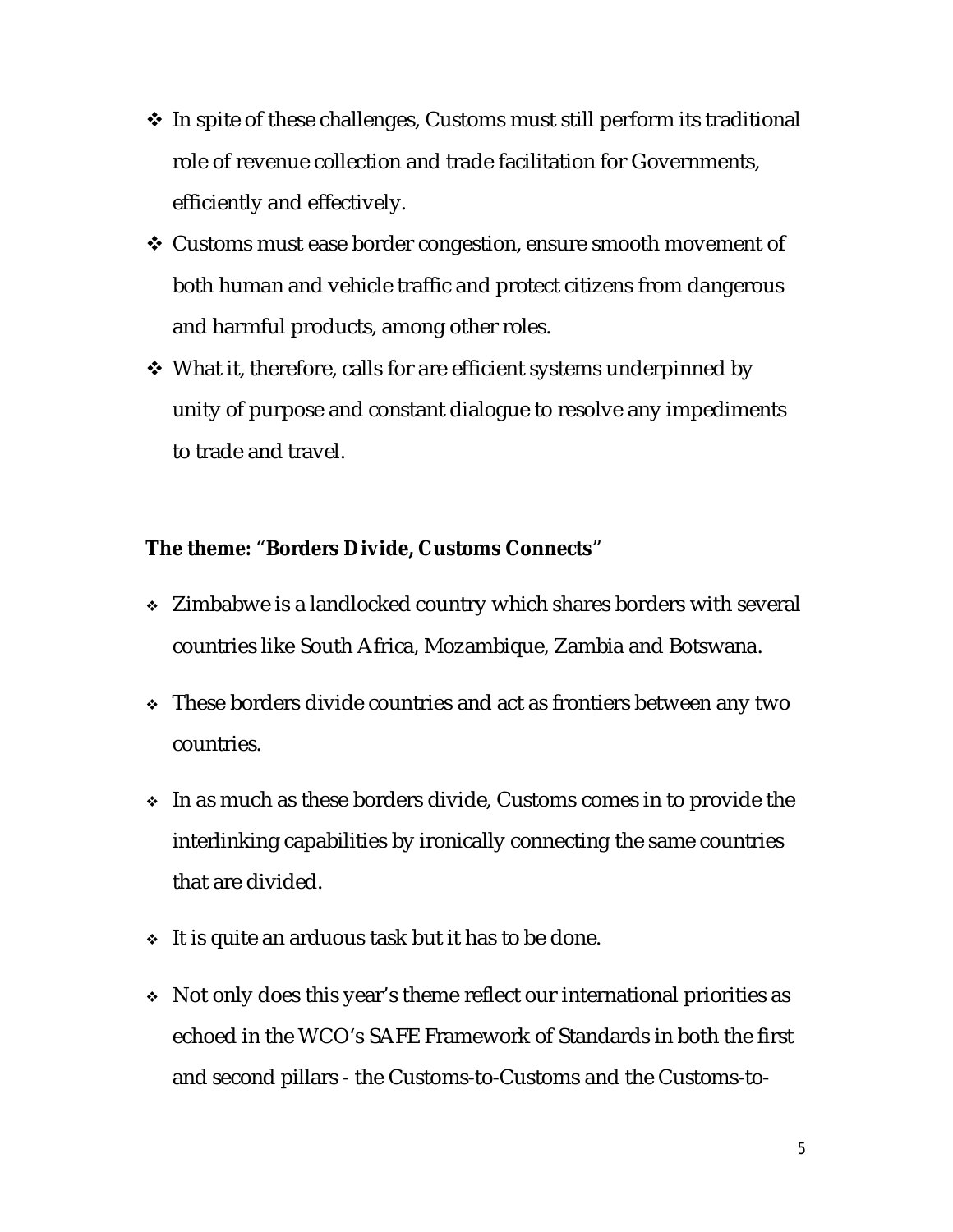business pillars - it is also mirrored in various international conventions and instruments, for which Zimbabwe is a signatory.

- ❖ For Customs administrations to secure the international trade supply chain while ensuring trade facilitation, there has to be the development of co-operative arrangements.
- $\cdot$  Sometimes these co-operative arrangements cut across borders.
- The SAFE Framework of Standards' aims and objectives include:
	- $\triangleright$  the establishment of standards that provide supply chain security,
	- $\triangleright$  facilitation at a global level to promote certainty and predictability,
	- $\triangleright$  the strengthening of co-operation between Customs administrations to improve their capability to detect high-risk consignments,
	- $\triangleright$  strengthening Customs-Business co-operation, and
	- $\triangleright$  promotion of a seamless movement of goods through secure international trade supply chains, amongst others.
- Ladies and Gentlemen, network arrangements will result in the exchange of timely and accurate information.
- They also strengthen co-operation between Customs administrations and enable administrations to carry out controls earlier in the supply chain, thus providing for the mutual recognition of controls.
- $\cdot$  To buttress the above, our country's legislation has already been amended to require submission of advance electronic cargo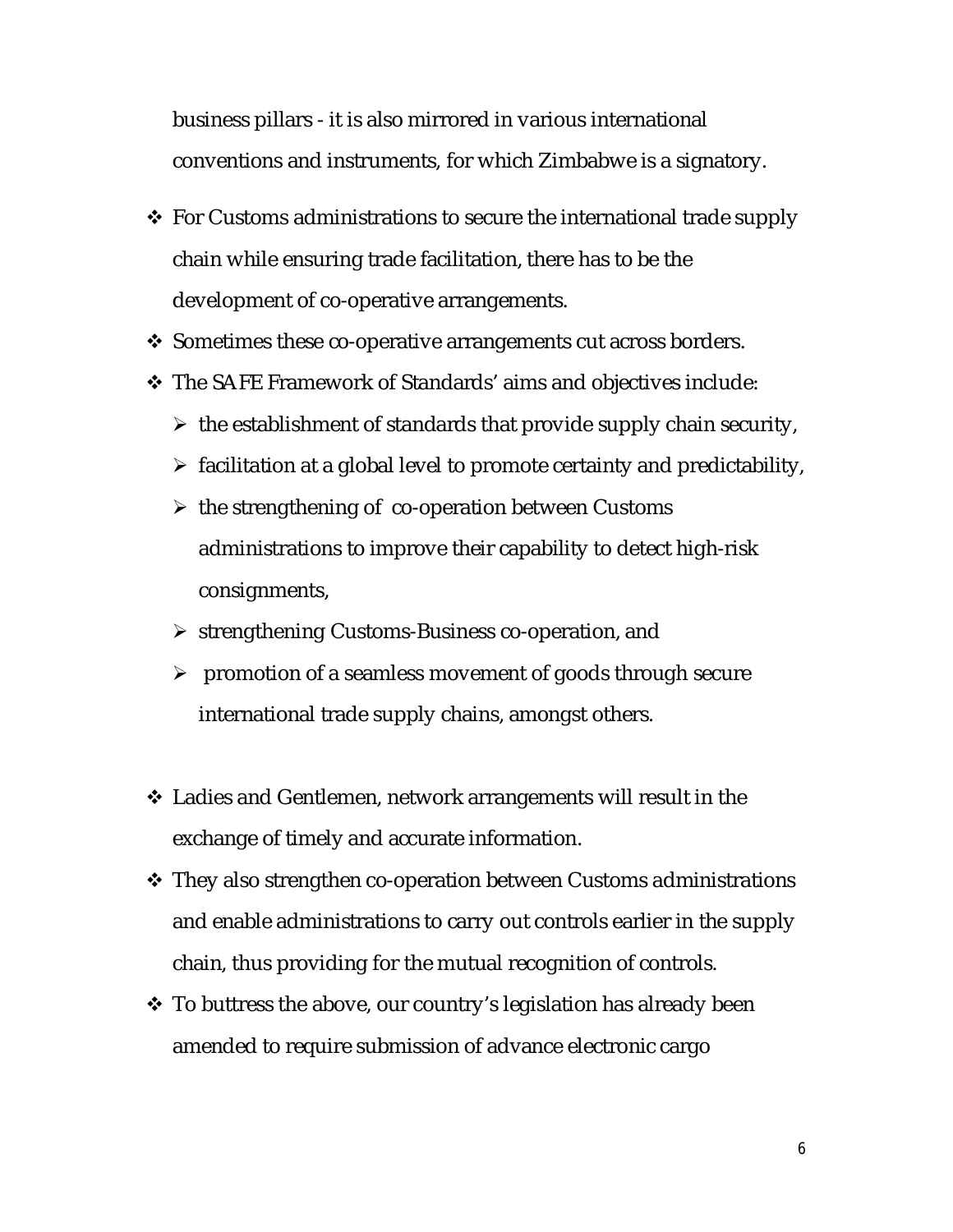information to allow for risk assessment and efficient allocation of resources.

- ◆ Our current location in the supply chain is that as a landlocked country we are involved in trade facilitation of cargo to the following countries:
	- Zambia,
	- DRC,
	- Tanzania,
	- Mozambique,
	- Malawi,
	- Angola,
	- Namibia,
	- Botswana,
	- South Africa
	- Botswana, and
	- Even overseas as trade traffic is ultimately shipped from Durban, Walvis Bay and Beira ports.
- This year's theme, therefore, places emphasis on the importance of a Customs-to-Customs partnership approach to ensure flawless international trade.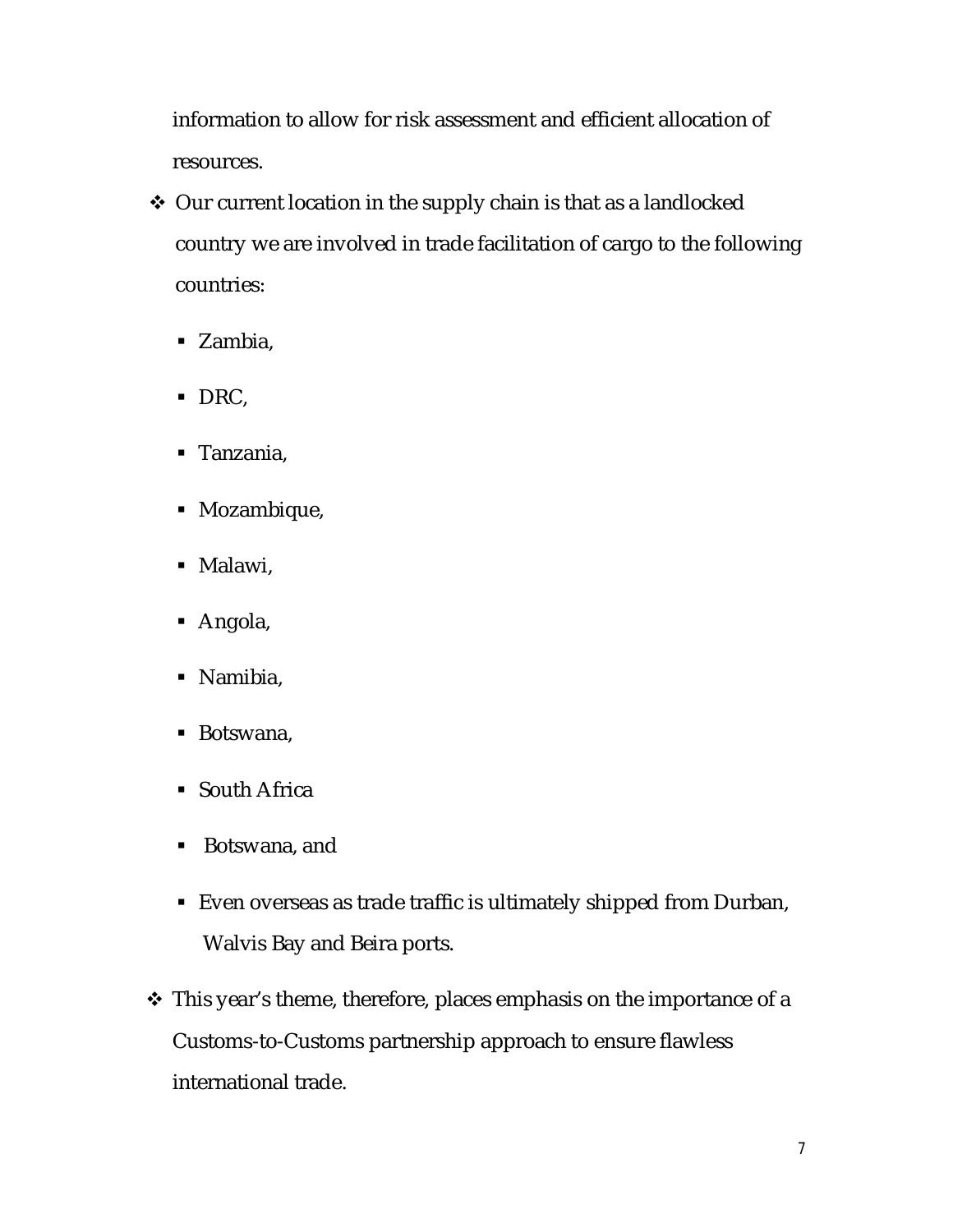❖ This brings us to an important aspect, Ladies and Gentlemen, about the alliances and much valued partnerships that should be nurtured with other revenue administrations, the business community and other countries in general.

#### **Customs-Business Forum**

- ❖ The establishment of Customs-to-Business arrangements must also cut across borders.
- $\triangle$  Establishment of a partnership with the private sector in order to involve them in ensuring the safety and security of the international trade supply chain must ultimately lead to mutual recognition arrangements with other countries.
- Authorised Economic Operators (AEOs) in a country must be mutually recognised in partner countries to enhance trade facilitation.
- Ladies and Gentlemen, the AEO concept has already been legislated for in Zimbabwe and will be rolled out in the second quarter of this year.
- $\clubsuit$  The next stage is to enter into mutual recognition arrangements with our trading partners for a reciprocal recognition of AEOs.
- The International Convention on Mutual Administrative Assistance for the Prevention, Investigation and Suppression of Customs Offences (the 1977, Nairobi Convention), of which Zimbabwe is a signatory, provide that Customs offenders cannot escape from one jurisdiction into another.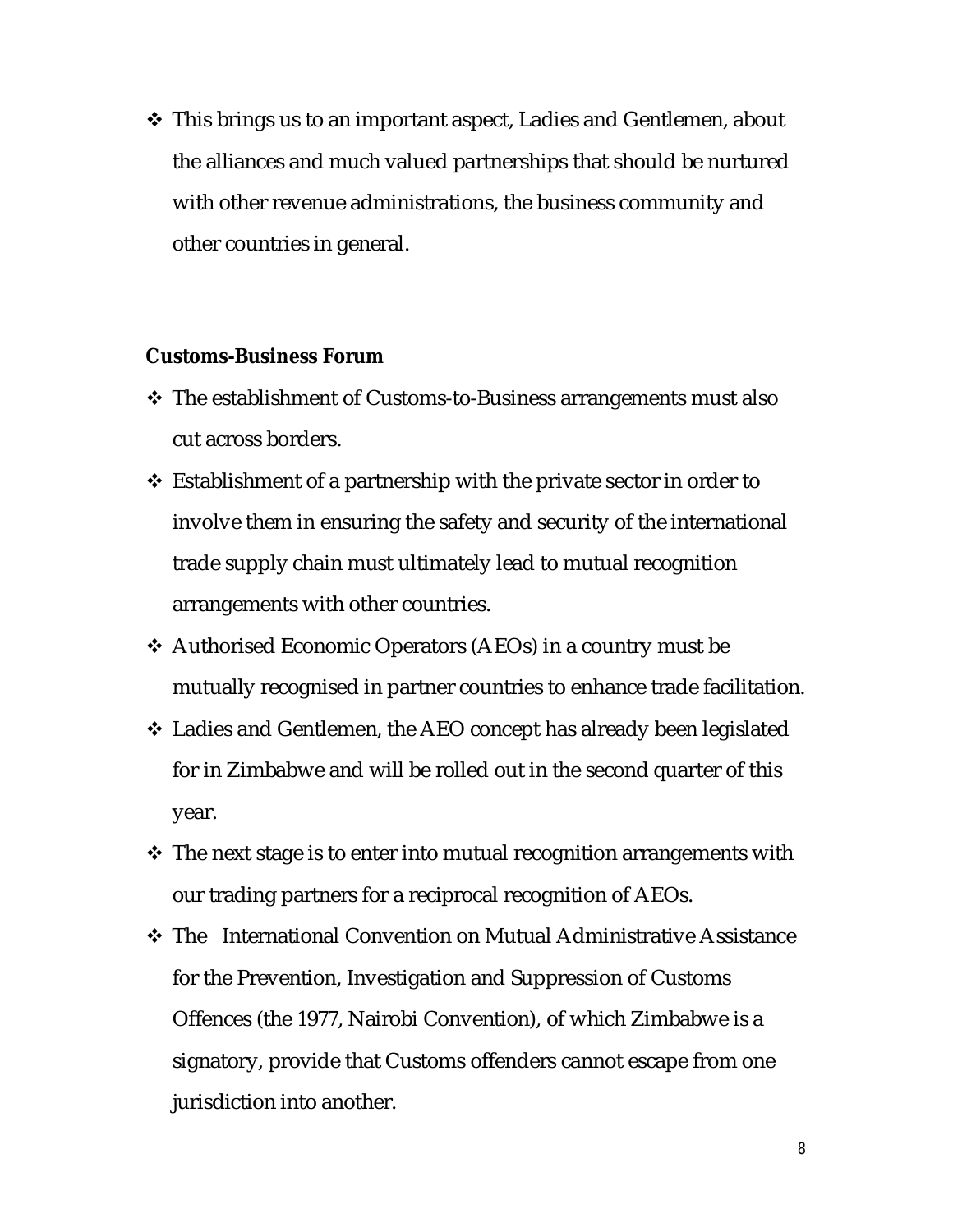$\cdot$  This is so because contracting parties bound to the Nairobi Convention agree that their Customs administrations shall afford each other mutual assistance with a view to preventing, investigating and repressing Customs offences.

#### **Integration**

- $\cdot$  The WCO views the mission of Customs in the 21st Century as to "develop and implement an integrated set of policies and procedures that ensure increased safety and security, as well as effective trade facilitation and revenue collection".
- $\triangle$  One of the important building blocks underpinning the above strategic direction is to have a globally networked Customs system.
- $\triangle$  This is essentially an "e-Customs" network that will ensure seamless, real-time and paperless flow of information and connectivity for both Customs-to-Customs transactions as well as Customs-to-business transactions.

#### **Systems Automation**

- Since 2001 at its inception, ZIMRA has inculcated the culture of modernisation so as to ensure effectiveness and efficiency in the execution of its mandate.
- The ASYCUDA system allows reduction in turnaround time of processing entries, reduced administrative documents, reduction of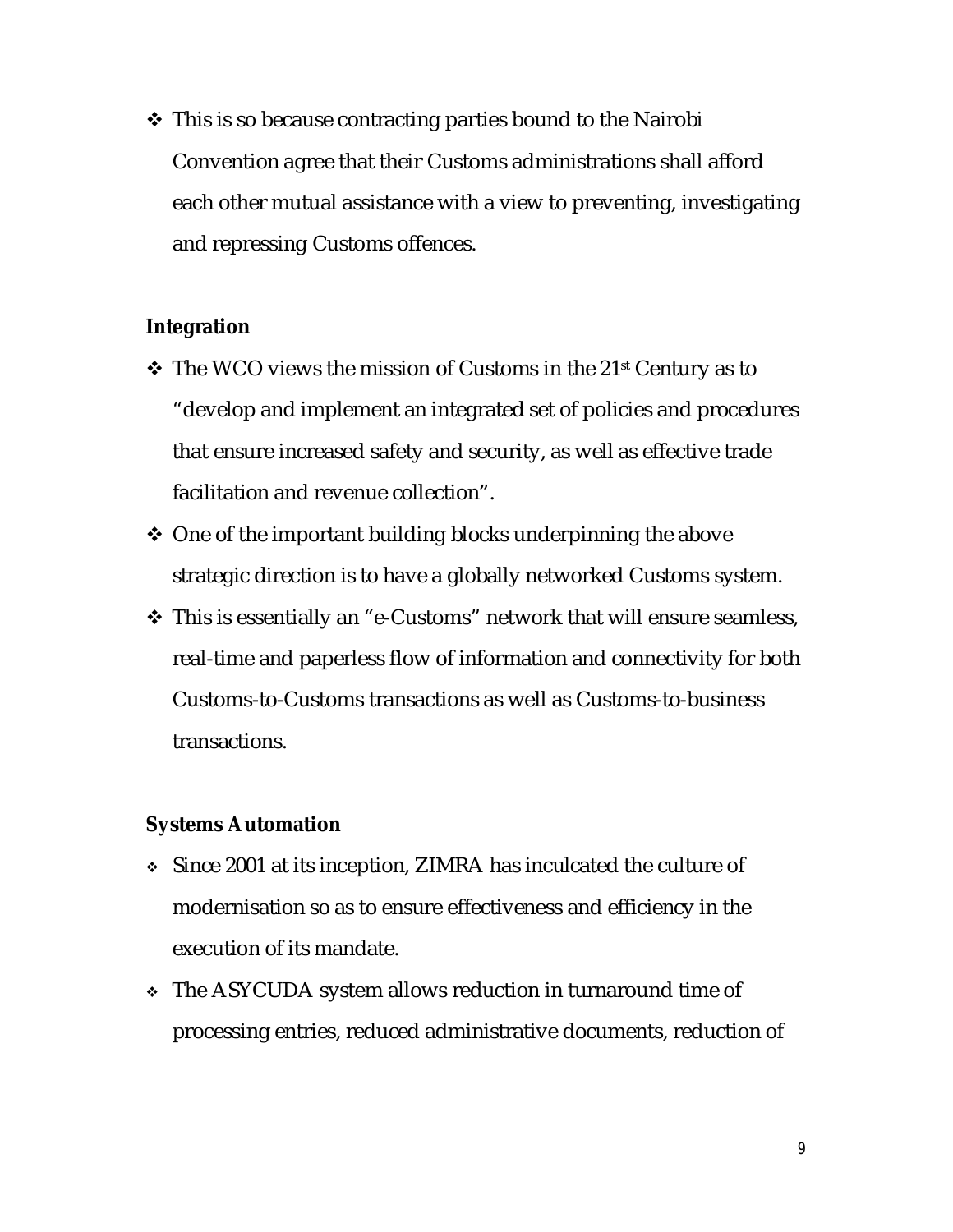errors in the calculation of duties and electronic control and monitoring of processes.

- Notwithstanding some challenges that we faced with our ASYCUDA upgrades lately, we have put concerted efforts to fully benefit from the new system as we continue to promote trade and travel.
- ❖ ZIMRA has also adopted electronic filing of returns and direct banking in order to connect with its clients and keep abreast with change.
- $\triangle$  E-banking implies that clients can pay their taxes and make transactions through the internet and mobile phones.
- $\cdot$  In addition, transit revenue accounts have been opened with various banks, and this has made a positive impact on our transacting public owing to its convenience.
- $\cdot$  Some of these partnering banks are represented this morning.
- Ladies and gentlemen, clients are now able to make duty payments from most commercial banks which reduce clients' compliance costs.
- ◆ Automation of Temporary Import Permit (TIP) and Temporary Export Permit (TEP) in our SAP system has brought about a more secure system of processing temporary importation/exportation of motor vehicles.
- $\cdot$  The system is capable of producing real time reports on outstanding TIPs and TEPs which makes follow ups easier.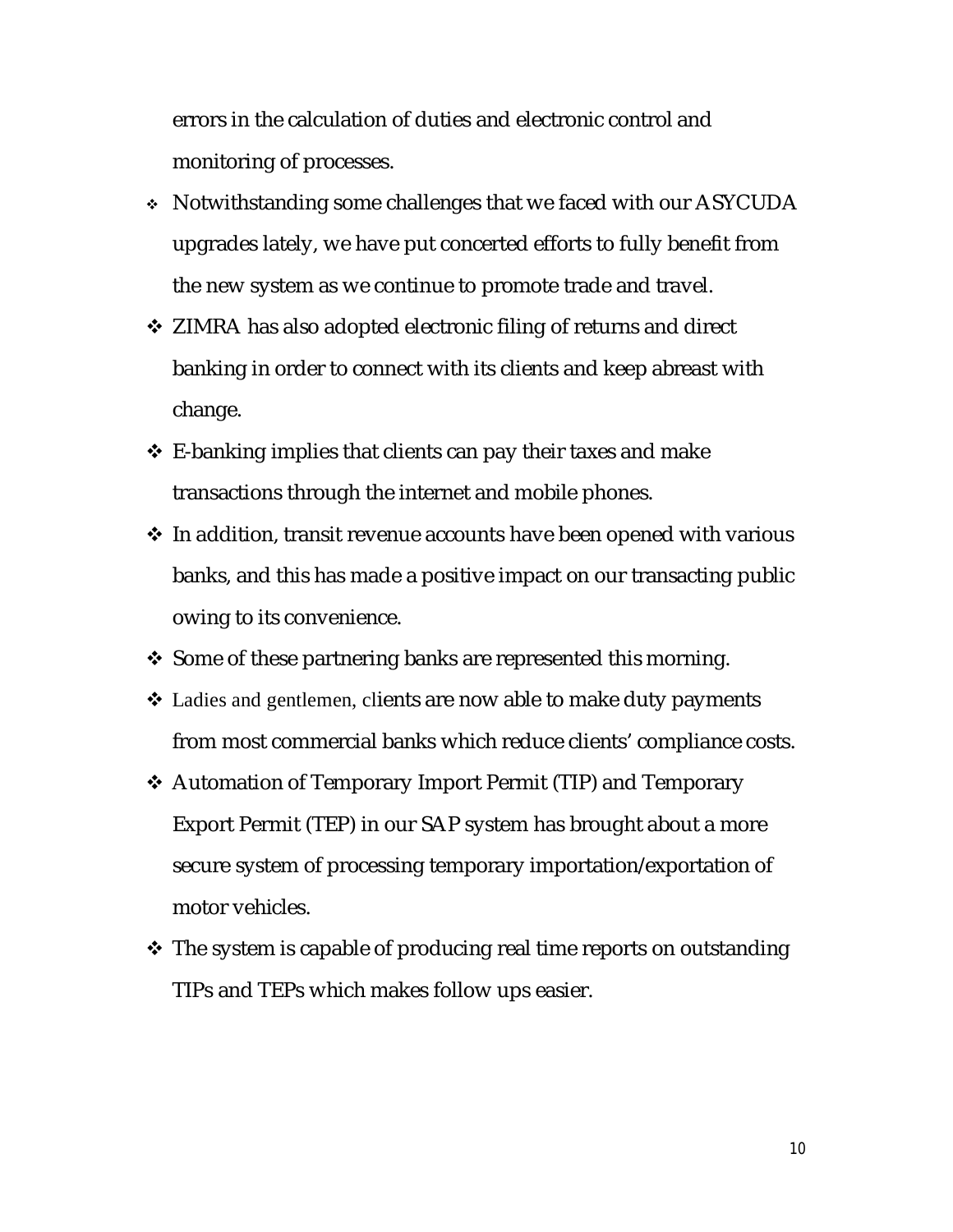#### **One-Stop Border Post**

- The One-Stop Border Post aptly epitomises this year's International Customs Day theme: Borders Divide, Customs Connects.
- Under the Chirundu One Stop Border Post system, traffic going up north to Zambia and DRC does not stop for processing on the Zimbabwean side.
- The traffic will stop once on the Zambian side where both Customs and immigration formalities are processed at once, side-by-side with the Zambian Authorities.
- The same will apply for south-bound traffic which stops once on the Zimbabwean side.
- In this way, time spent at the border post is reduced.
- It is encouraging that efforts are also underway to introduce one stop border posts at other ports of entry and exit, notably Beitbridge.

### **Other Initiatives**

- Ladies and Gentlemen, our Training Centre was accredited by the World Customs Organisation as a Regional Training Centre.
- This has seen us connecting with other Customs administrations beyond our borders to train Customs officials in various aspects that include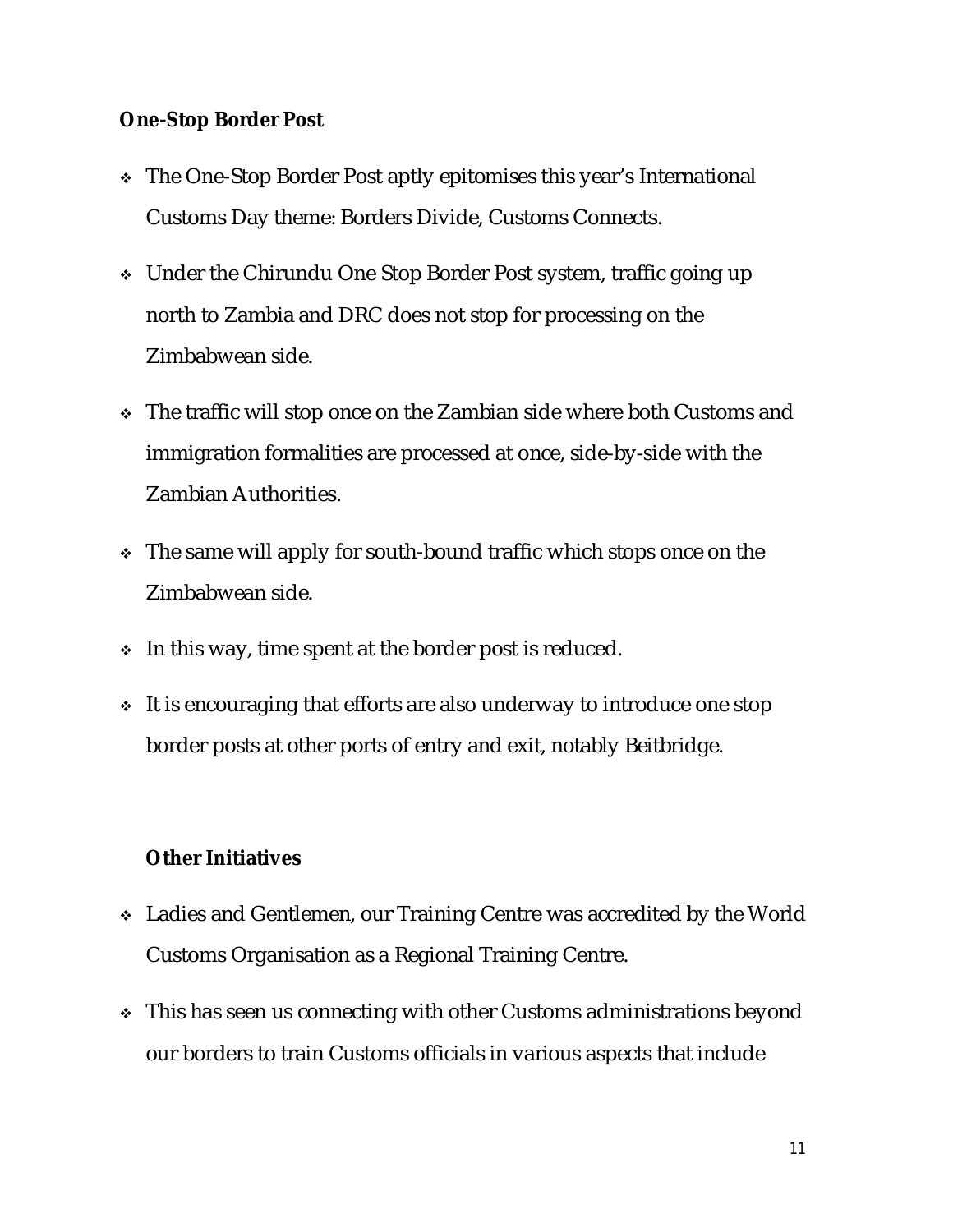valuation, tariff classification, and post-importation audits, among other topical issues.

- The introduction of the Customs Risk Management (CRM) system has been made in response to the SAFE Framework of Standards and the Revised Kyoto Convention.
- Both tools advocate for the use of risk management as a tool to identify high risk cargo and facilitate low risk consignments.
- Customs legislation has been aligned to the provisions of international conventions and instruments such as Advance Passenger and Cargo Information, AEOs, WTO Valuation and One Stop Border Post in a bid to modernise and simplify Customs procedures and systems.
- $\cdot$  The creation of enforcement and escort teams will assist in enforcement and compliance activities.
- $\cdot$  We are also in the process of introducing canine operations sniffer dogs - at our ports of entry and exit.
- Our expectation is that this will go a long way in curbing smuggling especially of minerals, currency, drugs and other goods.
- Scanners were also installed at most of our major entry points.
- We have installed commercial cargo scanners at Plumtree and Beitbridge border posts.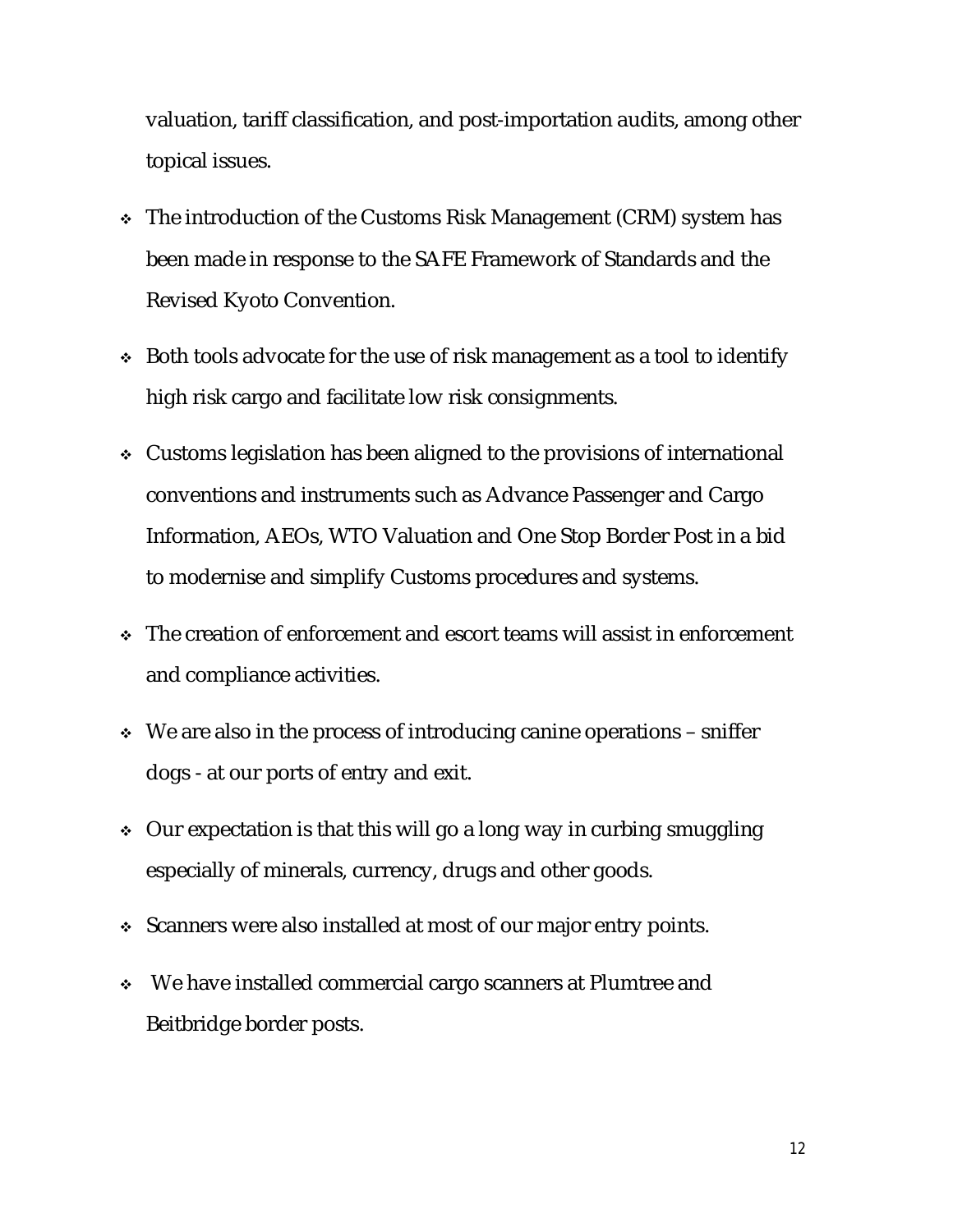- We are currently working at installing one at Chirundu One Stop Border Post and this machine will be operational this year.
- ◆ Baggage scanners were also installed at major entry points and airports.
- \* I am also pleased to announce that last year saw the successful launch of the Authority's first Taxpayer Appreciation Day which was commemorated on 30 September 2011.
- $\cdot$  The day recognises compliant clients and opens up a forum for partnership arrangements such as the AEO concept.

# **Challenges:**

- $\cdot$  It is indisputable that that tax collection is a mammoth task, and ZIMRA has not been immune to the challenges involved.
- Indeed, we have encountered various challenges in our endeavours, but this has not deterred us from our Vision which is, "*To be a beacon of excellence in the provision of fiscal services and facilitation of trade and travel".*
- $\cdot$  We have constantly crafted measures to counter these challenges, which include:
	- $\leftarrow$  Drug trafficking
	- $\leftarrow$  Rampant smuggling
	- $\overline{\phantom{a}}$  Tax evasion